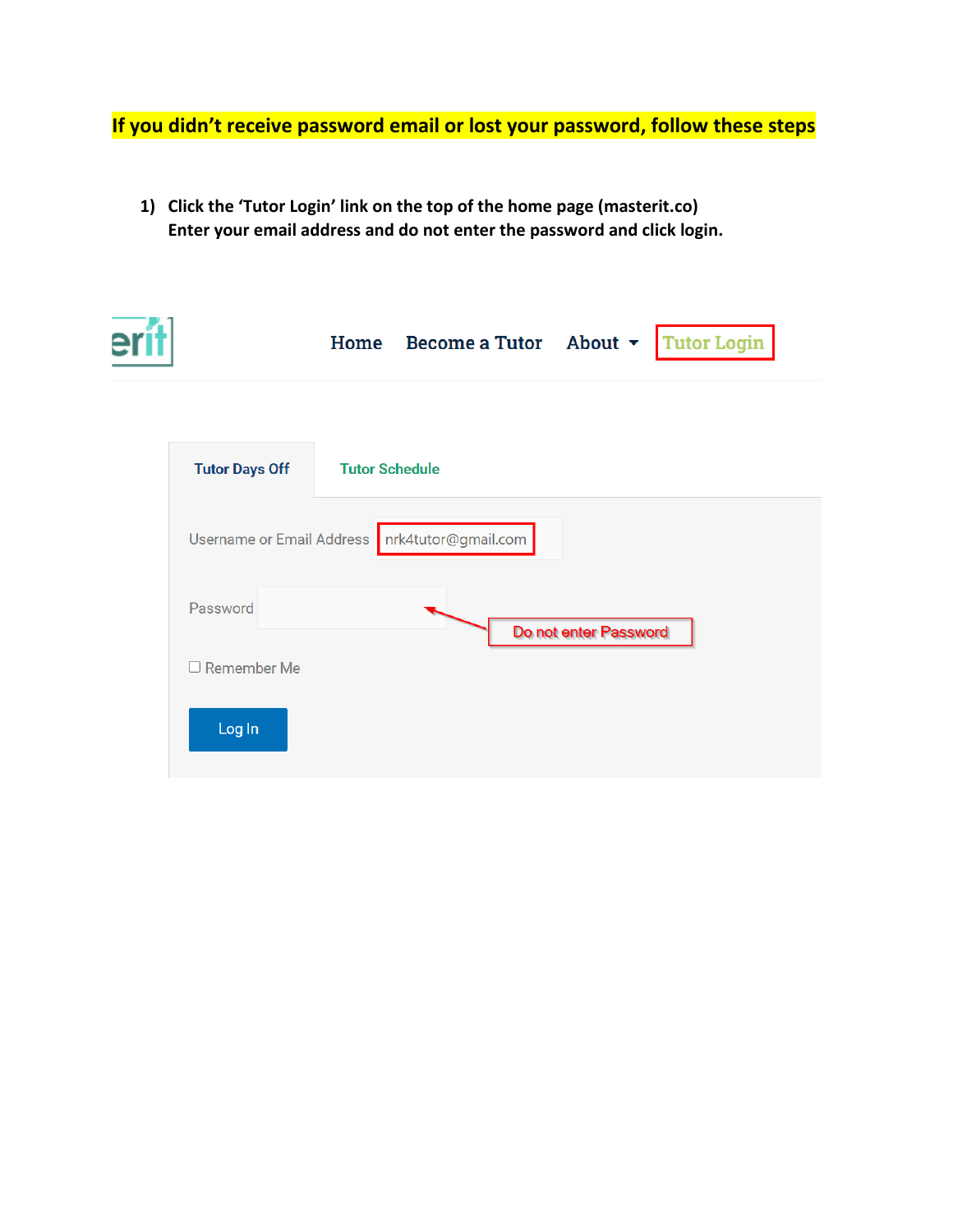**2) Then enter your email address and click 'Lost your password?'**

| Error: The password field is empty.                                                                 |  |
|-----------------------------------------------------------------------------------------------------|--|
| Username or Email Address<br>nrk4tutor@gmail.com<br>Password<br>$\bigcirc$<br>Remember Me<br>Log In |  |
| Register Lost your password?<br>$\leftarrow$ Go to Find a Private Tutor online Tutors               |  |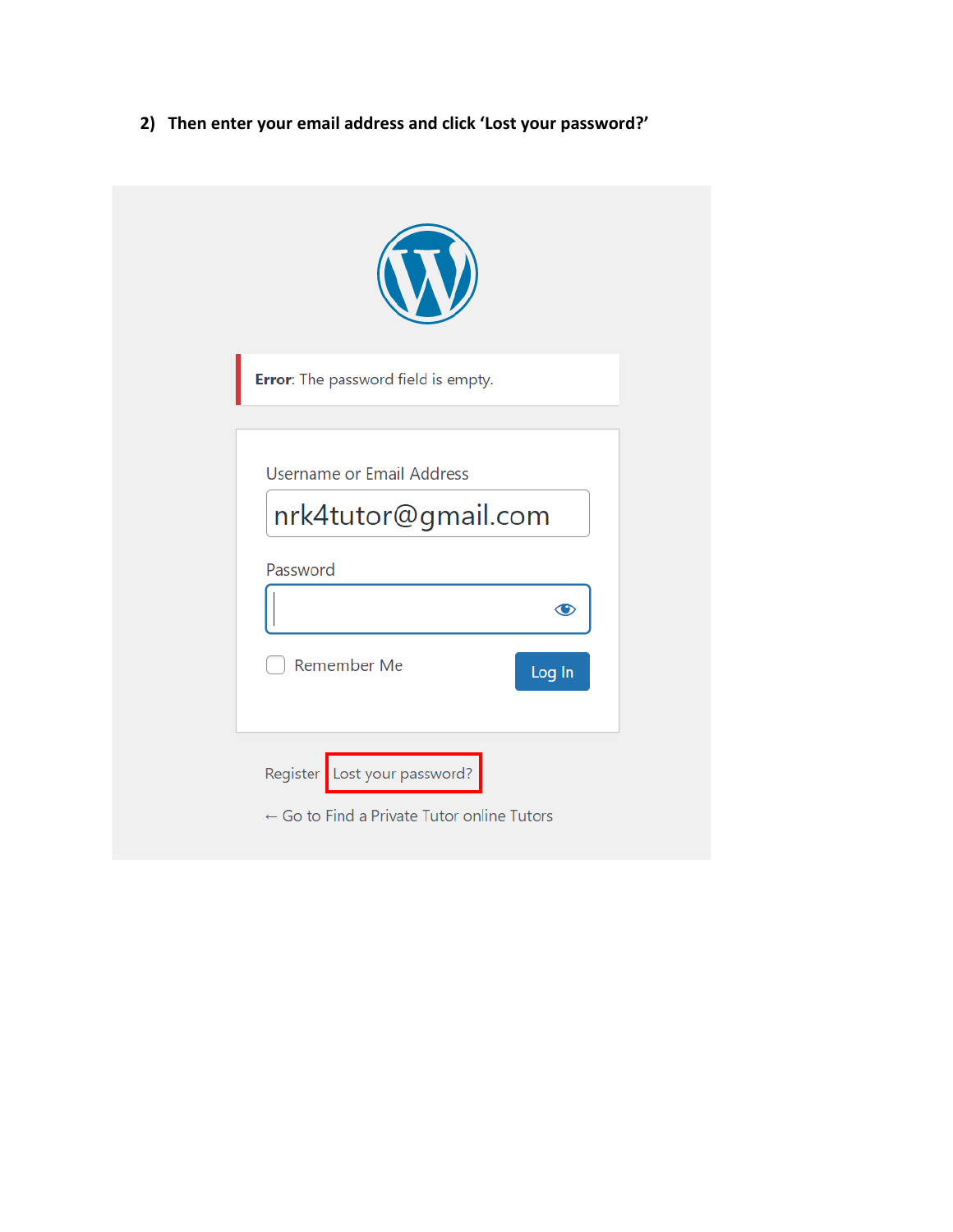**3) Then enter your email address and click 'Get New Password' button**



**4) Then you get a message to check your email inbox (check your SPAM folder if not found in Inbox)**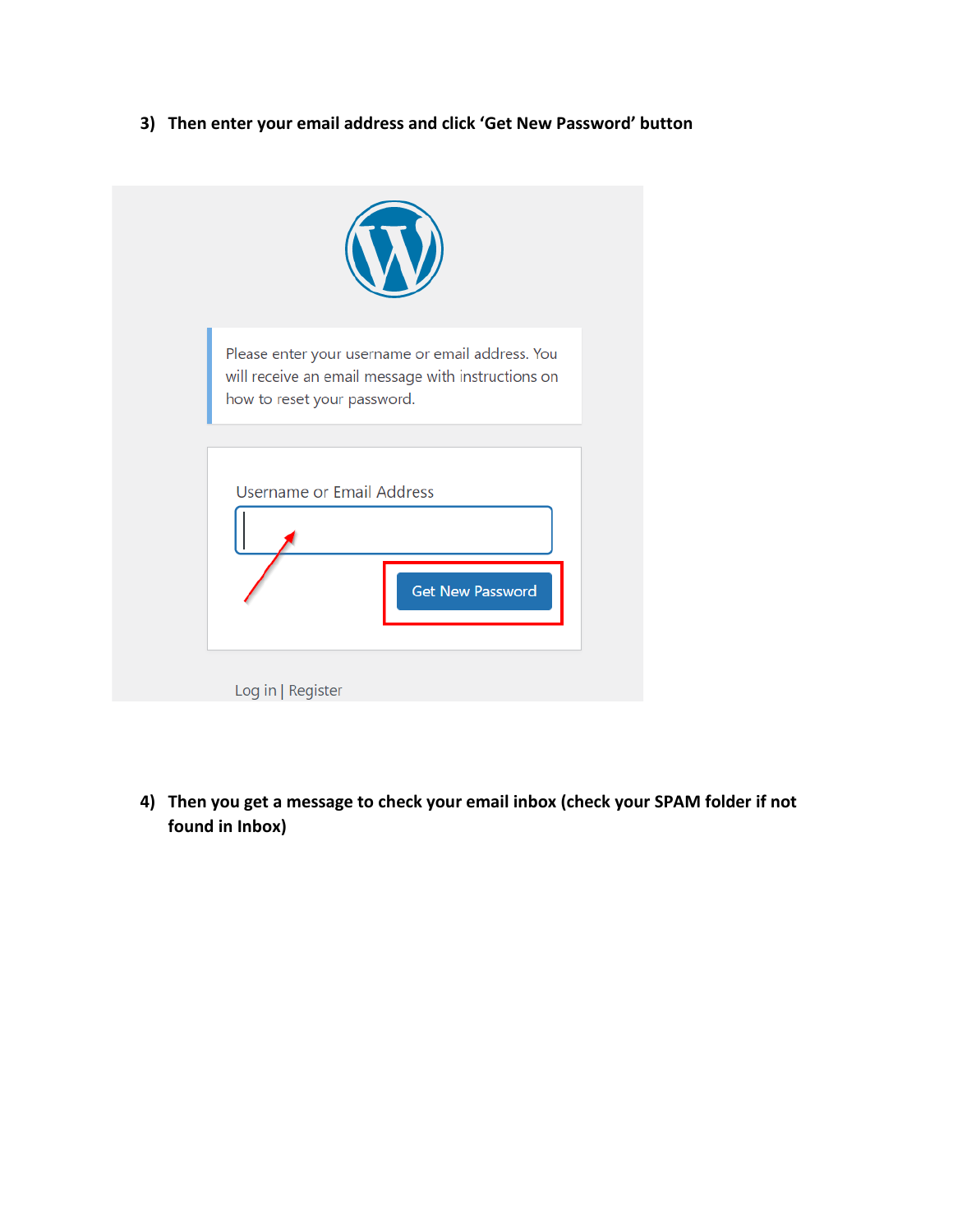

Check your email for the confirmation link, then visit the login page.

 $\leftarrow$  Go to Find a Private Tutor online Tutors

**Privacy Policy** 

### **5) You will receive an email, like shown below**

## [Find a Private Tutor online Tutors] Password Reset [Inbox x]



This password reset request originated from the IP address 1.186.198.112.

#### **6) Click the 'reset password link', as shown below.**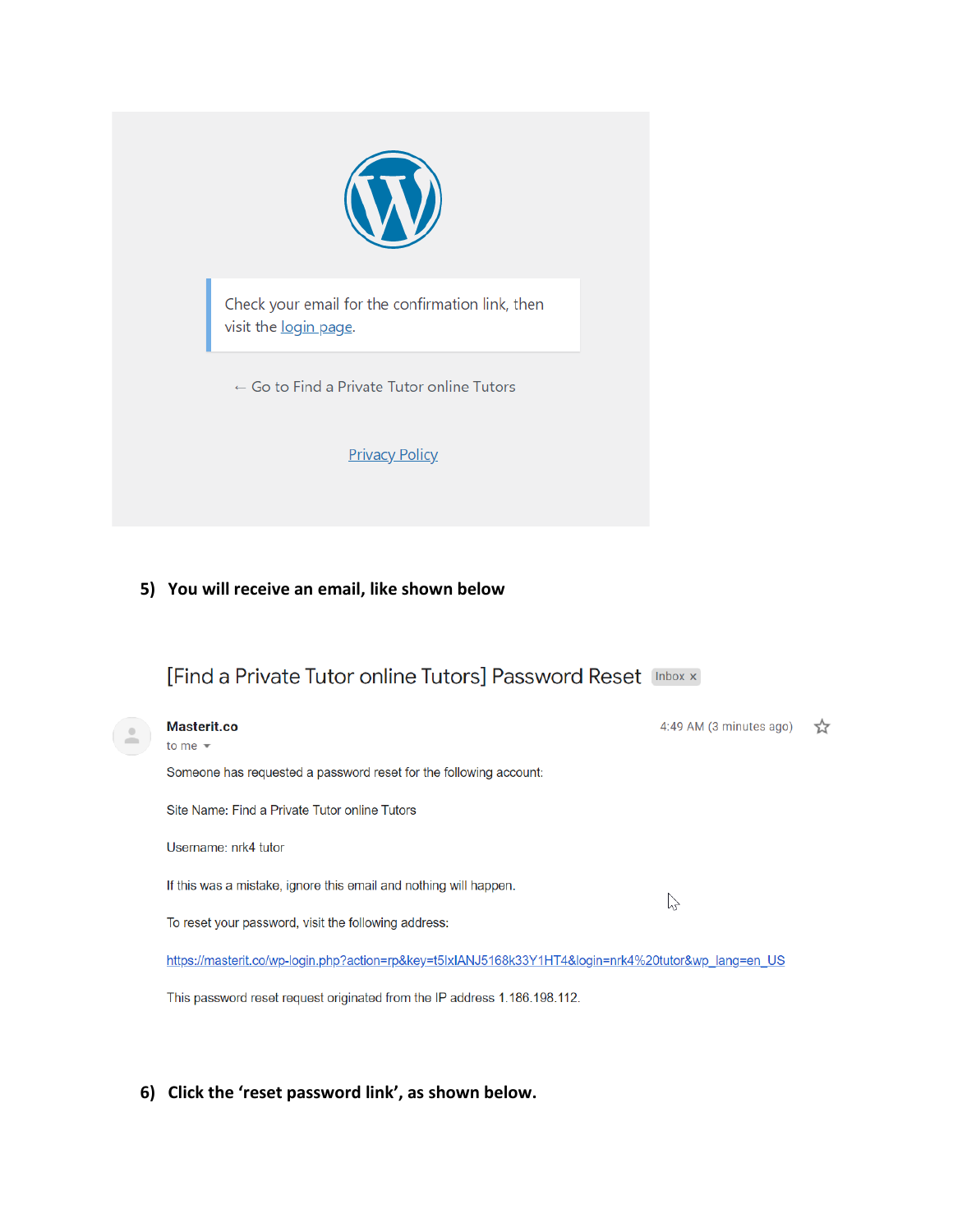# [Find a Private Tutor online Tutors] Password Reset [Inbox x]

| Masterit.co<br>to me $\sqrt{ }$                                                                    | 4:49 AM (3 minutes ago) |
|----------------------------------------------------------------------------------------------------|-------------------------|
| Someone has requested a password reset for the following account:                                  |                         |
| Site Name: Find a Private Tutor online Tutors                                                      |                         |
| Username: nrk4 tutor                                                                               |                         |
| If this was a mistake, ignore this email and nothing will happen.                                  |                         |
| ΥY<br>To reset your password, visit the following address:                                         |                         |
| https://masterit.co/wp-login.php?action=rp&key=t5lxIANJ5168k33Y1HT4&login=nrk4%20tutor℘_lang=en_US |                         |

This password reset request originated from the IP address 1.186.198.112.

## **7) Then it displays a screen like this**

 $\geq$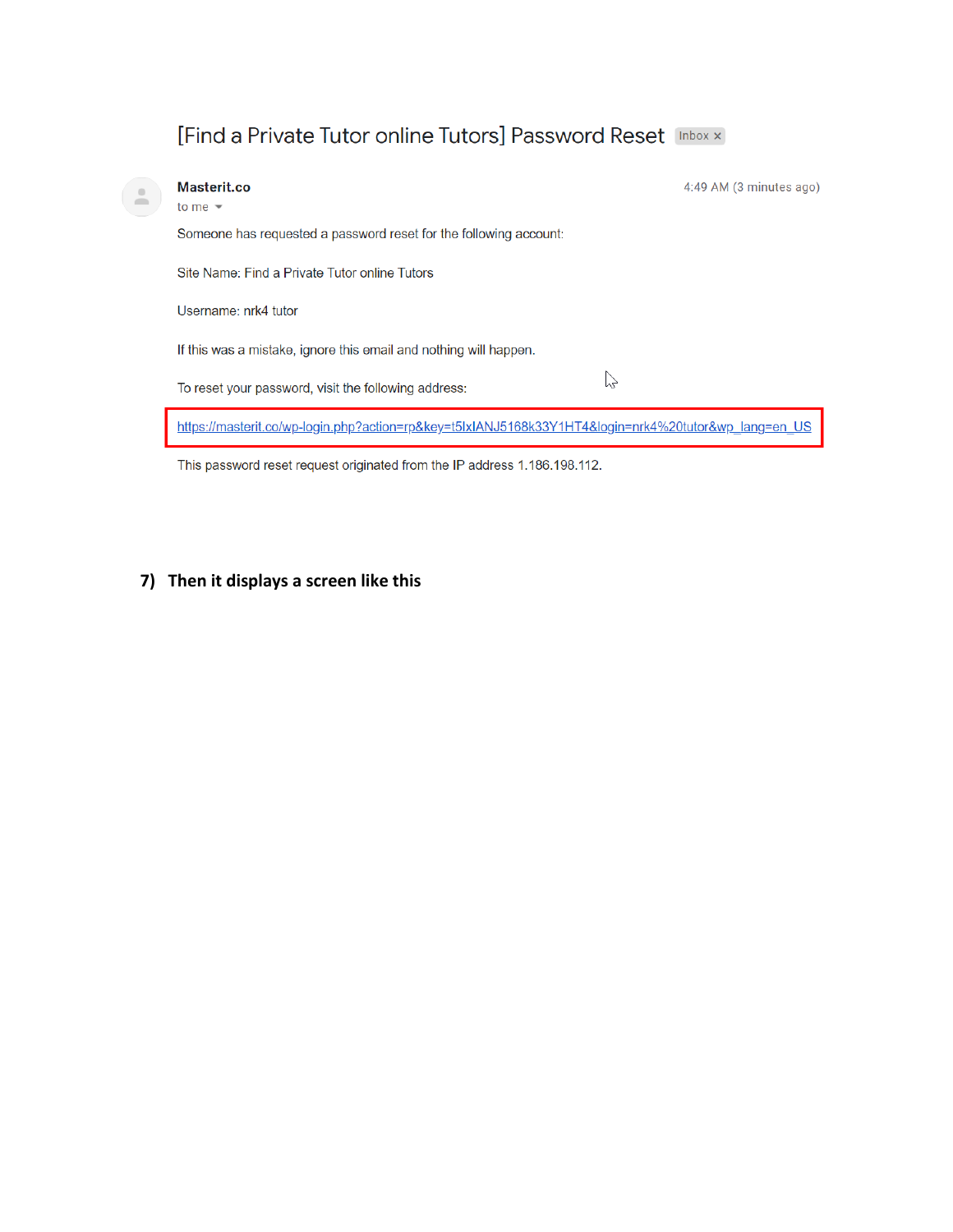|                        | Enter your new password below or generate one.                                                                                                  |                      |   |
|------------------------|-------------------------------------------------------------------------------------------------------------------------------------------------|----------------------|---|
|                        |                                                                                                                                                 |                      |   |
| New password           |                                                                                                                                                 |                      |   |
|                        | 21j)Yr2V@bDxsiPz                                                                                                                                |                      | Ø |
|                        | <b>Strong</b>                                                                                                                                   |                      |   |
| like ! " ? \$ % ^ & ). | Hint: The password should be at least twelve<br>characters long. To make it stronger, use upper<br>and lower case letters, numbers, and symbols |                      |   |
|                        | Generate Password                                                                                                                               | <b>Save Password</b> |   |

**8) Then erase the password and enter the password of your choice and click 'Save Password'**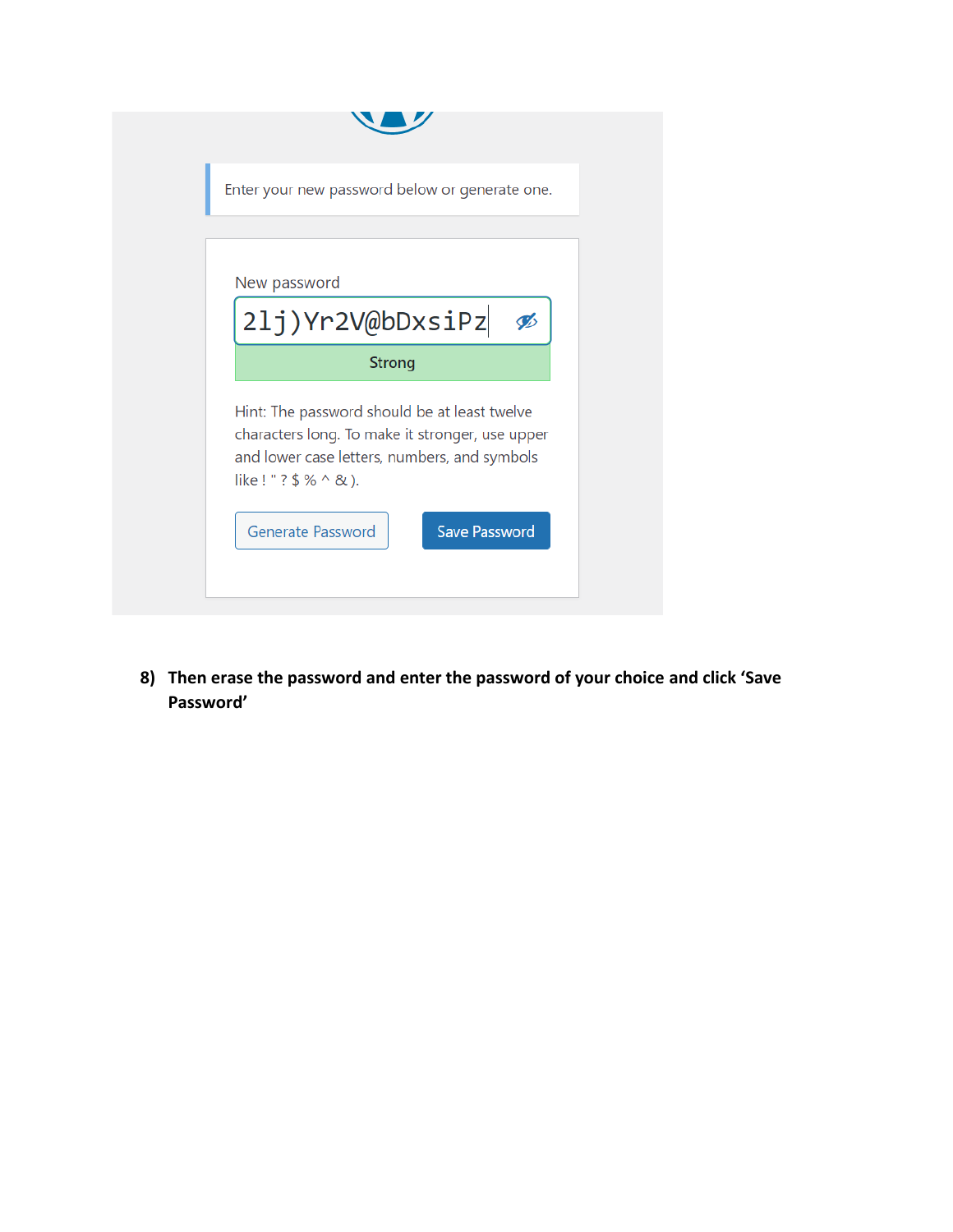

**9) Then your password is reset to your set password. Now go to the [https://masterit.co](https://masterit.co/) (home page) and click 'Tutor Login'**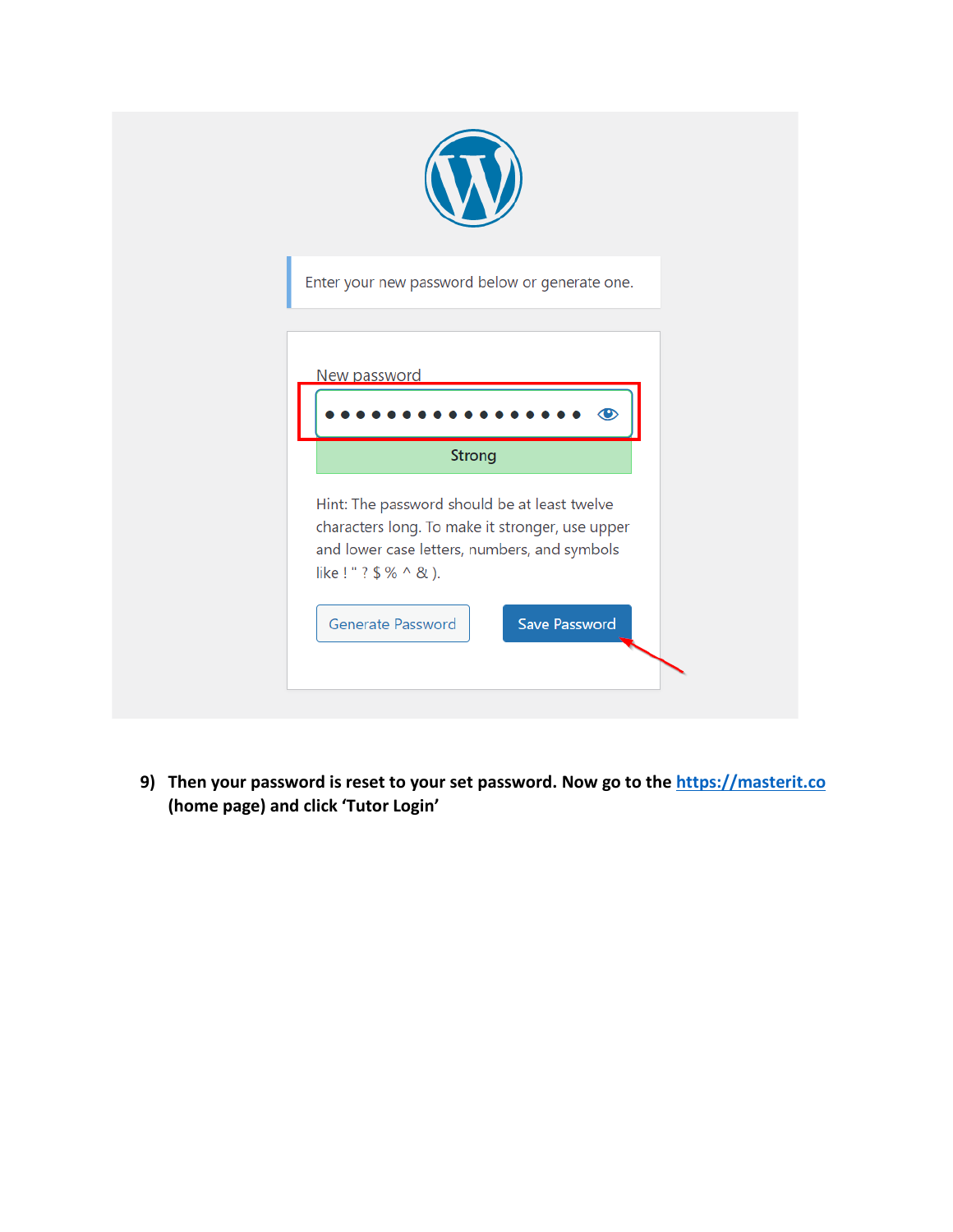

**10) Now enter the login credentials and click 'Log In' button.**

| <b>Tutor Days Off</b> | <b>Tutor Schedule</b>                         |  |
|-----------------------|-----------------------------------------------|--|
|                       | Username or Email Address nrk4tutor@gmail.com |  |
| Password              |                                               |  |
| $\Box$ Remember Me    |                                               |  |
| Log In                |                                               |  |
|                       |                                               |  |

**11) You should be able to see your Schedule details.**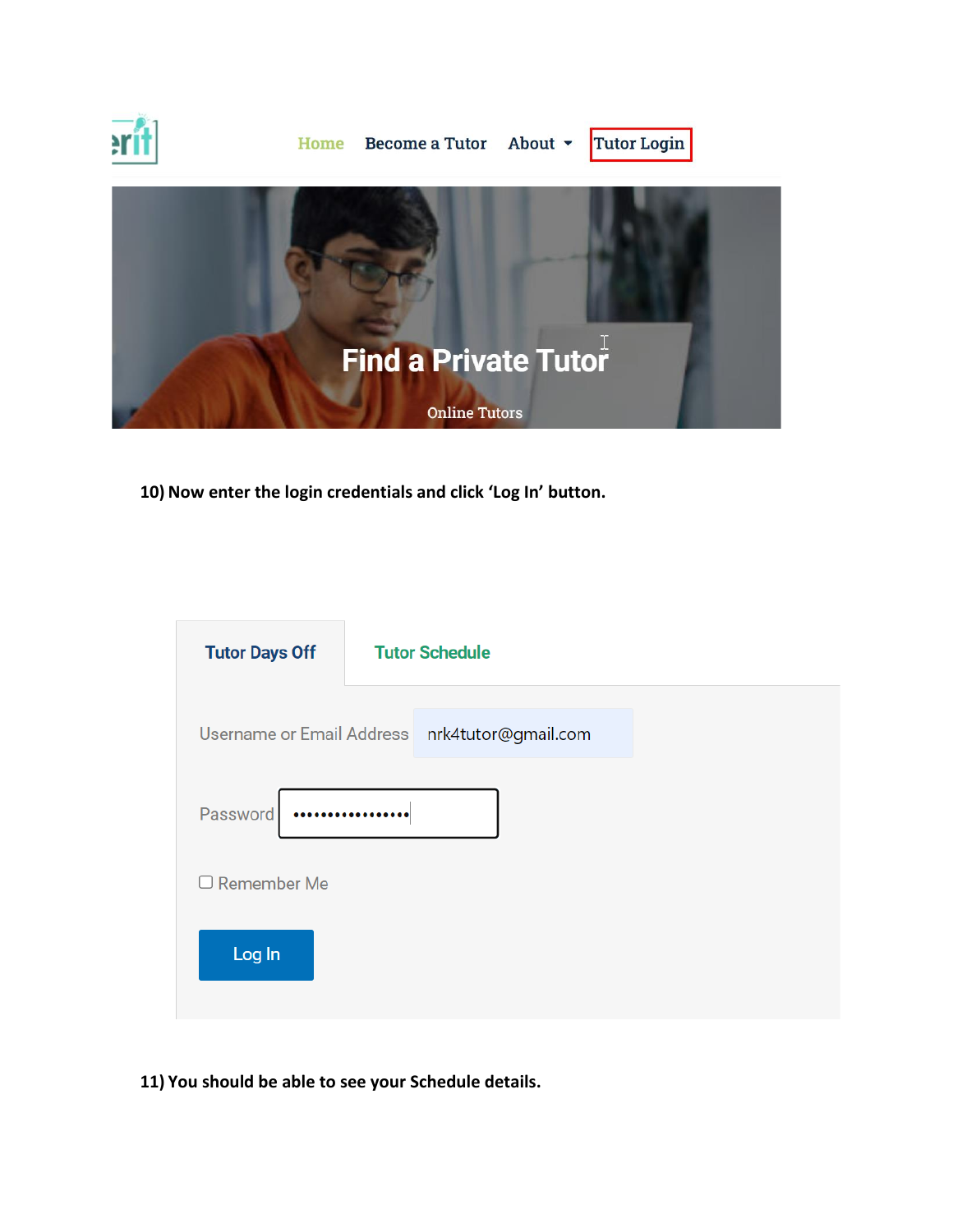

### Home Become a Tutor About v Tutor Login

| <b>Tutor Days Off</b><br><b>Tutor Schedule</b> |                |                             |                 |                |              |      |  |                |              |                             |                 |                |                   |             |  |              |              |                              |                         |                |                             |    |  |
|------------------------------------------------|----------------|-----------------------------|-----------------|----------------|--------------|------|--|----------------|--------------|-----------------------------|-----------------|----------------|-------------------|-------------|--|--------------|--------------|------------------------------|-------------------------|----------------|-----------------------------|----|--|
|                                                |                |                             |                 |                |              |      |  |                | ≺            |                             | 2022            |                | $\rightarrow$     |             |  |              |              |                              |                         |                |                             |    |  |
|                                                | <b>January</b> |                             |                 |                |              |      |  |                |              |                             | <b>February</b> |                |                   |             |  | <b>March</b> |              |                              |                         |                |                             |    |  |
|                                                |                | Mon Tue Wed Thu Fri Sat Sun |                 |                |              |      |  |                |              | Mon Tue Wed Thu Fri Sat Sun |                 |                |                   |             |  |              |              |                              |                         |                | Mon Tue Wed Thu Fri Sat Sun |    |  |
|                                                |                |                             |                 |                | $\mathbf{1}$ | 2    |  |                | $\mathbf{1}$ | $\overline{2}$              | $\overline{3}$  | $\overline{4}$ | 5                 | $6^{\circ}$ |  |              | $\mathbf{1}$ | 2                            | $\overline{\mathbf{3}}$ | $\overline{4}$ | $\overline{5}$              | 6  |  |
| 3                                              | $\overline{4}$ | 5                           | 6               | $\overline{7}$ | 8            | 9    |  | $\overline{7}$ | 8            | 9                           | 10              | 11             |                   | 12 13       |  | 7            | 8            | 9                            | 10                      | 11             | 12                          | 13 |  |
| 10                                             | 11             | 12 <sup>2</sup>             | 13              | 14             | 15 16        |      |  | 14             | 15           | 16                          | 17              | 18             | 19                | 20          |  | 14           | 15           | 16                           | 17                      | 18             | 19                          | 20 |  |
| 17                                             | 18             | 19                          | 20              | 21             | 22           | - 23 |  | 21             | $22 \mid 23$ |                             | 24              |                | $25 \mid 26 \mid$ | 27          |  | 21           |              | $22 \mid 23 \mid 24 \mid 25$ |                         |                | 26                          | 27 |  |
| 24                                             | 25             | 26                          | $\overline{27}$ | 28             | 29           | 30   |  | 28             |              |                             |                 |                |                   |             |  | 28           | 29           | 30                           | 31                      |                |                             |    |  |
| 31                                             |                |                             |                 |                |              |      |  |                |              |                             |                 |                |                   |             |  |              |              |                              |                         |                |                             |    |  |

**12) Click the 'Tutor Days Off' tab and select the days you do not want to tutor. The selected days will turn yellow as shown in the above screenshot.**